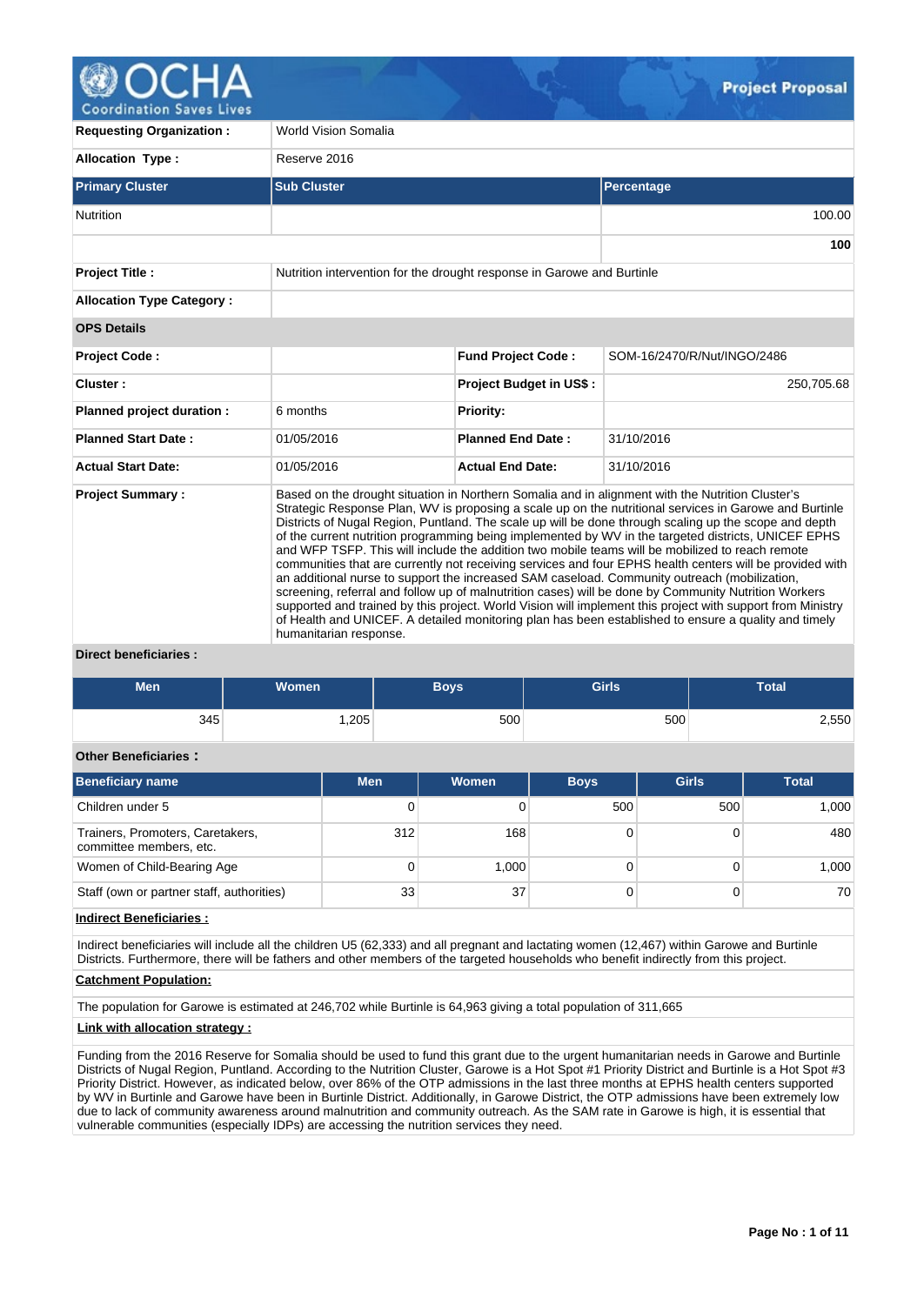### **Sub-Grants to Implementing Partners :**

| <b>Partner Name</b>                                    |                                                       | <b>Partner Type</b>     | <b>Budget in US\$</b>       |  |
|--------------------------------------------------------|-------------------------------------------------------|-------------------------|-----------------------------|--|
|                                                        |                                                       |                         |                             |  |
| Other funding secured for the same project (to date) : |                                                       |                         |                             |  |
|                                                        | <b>Other Funding Source</b>                           |                         | <b>Other Funding Amount</b> |  |
|                                                        |                                                       |                         |                             |  |
| <b>Organization focal point:</b>                       |                                                       |                         |                             |  |
| Name                                                   | Title                                                 | <b>Email</b>            | Phone                       |  |
| Napoleon Phiri                                         | <b>Operations Director</b>                            | napoelon_phiri@wvi.org  | +254706164100               |  |
| Patricia Gimode                                        | Humanitarian &<br><b>Emergency Affairs</b><br>Manager | Patricia_Gimode@wvi.org | +254 722 361 607            |  |
| <b>BACKGROUND</b>                                      |                                                       |                         |                             |  |

### **1. Humanitarian context analysis**

Despite above average rainfall in Somalia overall due to the El Nino conditions (increased and prolonged rainfall that surpasses the normal expected rains), many parts of Puntland and Somaliland currently face drought due to water shortages (Somalia Humanitarian Snapshot, 12 February 2016). Puntland has missed two rainy seasons and this dry season (Jilaal) has hit exceptionally hard. Many parts of Puntland and Somaliland, including Nugaal region of Puntland (target location for this project) are Crisis (IPC Phase 3) while some parts of Bari in Puntland, Sanaag, Sool, Woqooyi and Awdal in Somaliland are classified as Emergency (IPC Phase 4). Most of rural and pastoral settlements continue to face severe water shortage, especially those settlements that depend on Berkads. Water shortages affect personal consumption, while also impacting crop and livestock production. More than 70% of the population currently lack access to clean drinking water. Additionally, the cereal harvest is at a low – in the Northwest Agropastoralist livelihood, it is 87% lower than the five year average (2010 -2014). Water scarcity for animals has also resulted to loss and reduced health of livestock which has had direct consequences in reduction of milk production. One of the main causes of malnutrition is the frequency of and lack of dietary diversity in meals. Of the approximately 510,000 drought affected people in Somaliland and Puntland (215,000 in Puntland), 304,700 of them are children who are acutely malnourished (representing 12% of the total population of children under 5). The Nutrition Cluster estimates that 23,000 children under the age of five in Puntland are acutely malnourished (Interagency Drought Assessment in Puntland Report, 2015). Malnutrition rates in hard hit areas have doubled to 18% GAM, which has resulted in a steady increase in caseloads of malnourished children admitted into nutrition centers in Puntland since July 2015. As a result of the ongoing drought, the Puntland President sent out an appeal on 5 February 2016 to respond to the drought emergency affecting several regions including Nugal, Bari, Karkaar, Sanaag, and Sool. It is assumed that these conditions will maintain at least through mid-2016, which will result in a worsening of the current nutritional situation.

### **2. Needs assessment**

Nutrition Cluster estimate based on the latest survey findings, 22,950 children under the age of five are also estimated to be acutely malnourished in Puntland (Nutrition Cluster Update, February 3, 2016). Nugal comprises of two main livelihoods, Hawd & Northern Inland Pastoral. According to the most recent FSNAU report (Feb 2016), in Hawd Livelihood Zone the GAM and SAM rates are 12% and 2.8 respectively (Serious). While the Northern Inland Pastoral livelihood is indicated as Alert for GAM Nutritional Situation, with Garowe Urban and IDPs highlighted as Serious and Critical respectively. Due to the high malnutrition rates, the Nutrition Cluster has identified Garowe as Hotspot Priority #1 District and Burtinle as Hotspot Priority #3 District.

IDP communities have been especially hit by the drought. Garowe IDPs have reported Critical GAM rates in almost all of the past seven seasonal assessments (conducted twice a year) have reported Critical GAM rates amongst (FSNAU Feb 8 2016). Currently the GAM rate in Garowe IDPs is at 19.5%, while the SAM rate is 3.8% (FSNAU Feb 8 2016). In the implementation of EPHS in Garowe, the OTP admission rates have been significantly lower than bordering Burtinle. Of all the registered OTP admission at EPHS facilities in Garowe and Burtinle, 87% have been in Burtinle District. It is observed by the WV project team that the IDP communities are not accessing services due to lack of awareness or understanding the importance of obtaining nutritional support. Additionally, the high levels of OTP caseload in Burtinle have been due to the disadvantaged IDP communities who have little access to humanitarian support. Furthermore, the water source is unclean which has resulted in increased cases of diarrheal diseases in children under five years of age, resulting in dehydration and malnutrition. Furthermore, the coverage of nutrition services is focused in the urban centers of both districts, where health centers provide integrated OTP services. Through the EPHS project in Burtinle and Garowe, there are two mobile teams that provide integrated OTP and immunization support to rural communities. These teams are able to cover eight of the 11 Primary Health Units (basic health facilities, with minimal service provision), leaving the other rural PHUs without access to nutritional services. Additionally, only 14 of the 24 WFP TSFP sites are being covered by OTP services. Hence, in rural communities access to nutritional services is low.

#### **3. Description Of Beneficiaries**

The direct beneficiaries of this project include children under five years of age, their caregivers, service providers and community leaders. This responses will target specifically children under five and their caregivers (mostly women of the childbearing age) from the general population and the IDP communities in Garowe and Burtinle Districts. 1000 children under five years of age (500 boys and 500 girls) will be the primary target due to the nature of OTP programming. The children under five beneficiaries were calculated based the number of affected children in the Nutrition Cluster determination of case load. The number of affected children was used instead of the caseload due to the duration of the project. Additionally, the 1000 care givers (mainly women of the child bearing age) of the severely acute malnourished children will be targeted with nutrition (inclusive of IYCF), health and hygiene education. Educating the caregiver is essential to ensure that the treatment protocol is adhered to and that healthy habits are established to prevent malnutrition in the future.

70 service providers (33 men and 37 women), including 12 nurses and 58 Community Health Workers, and 480 community leaders (312 men and 168 women) will be targeted through capacity building activities.

In addition, there will be a wide range of indirect beneficiaries including the health children under the age of five and their caregivers, the fathers and other member of the SAM cases, and other service providers at targeted health centers.

### **4. Grant Request Justification**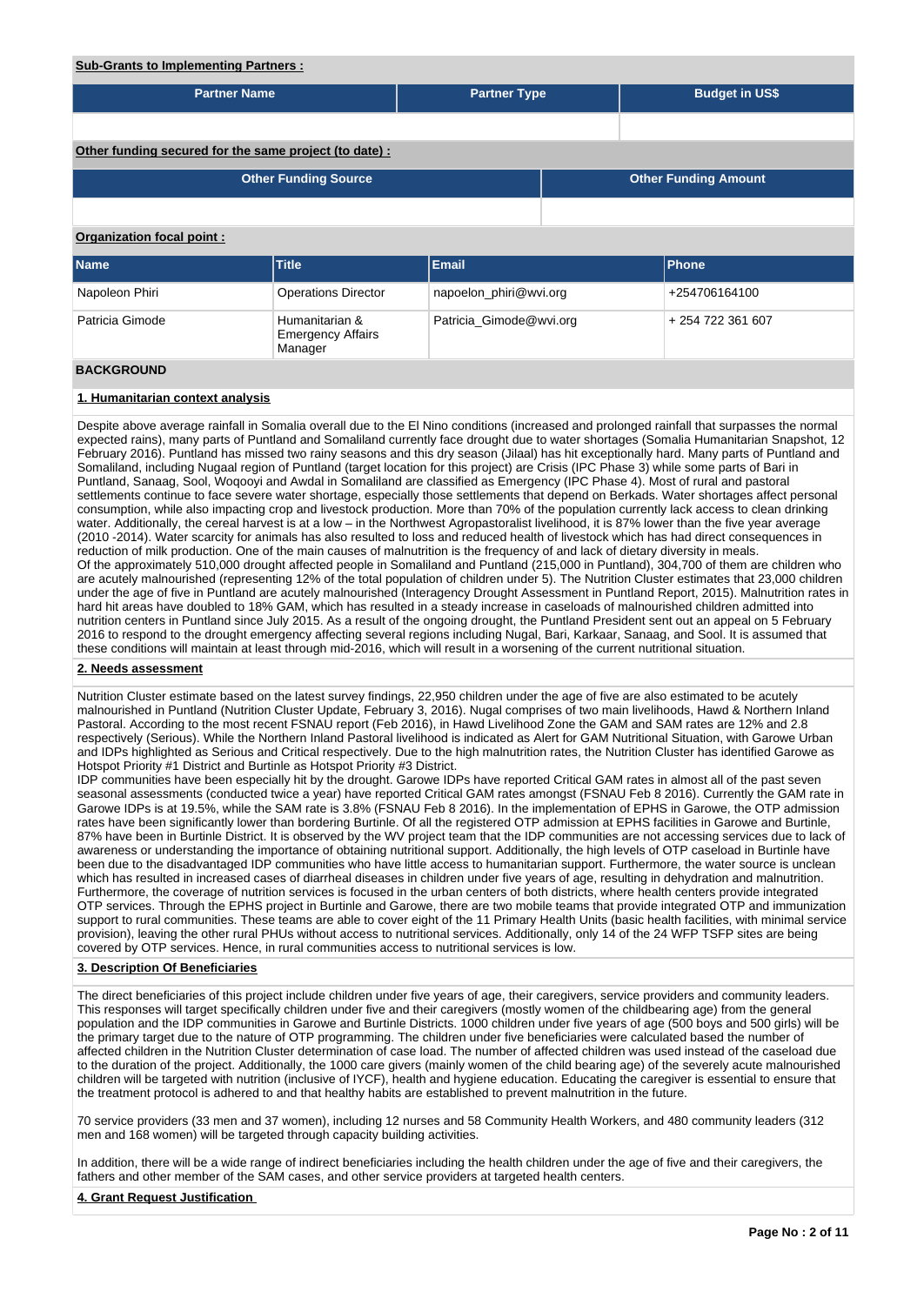Addressing the nutritional needs of the community is a reactive response to the humanitarian situation. Early detection and treatment of malnutrition can lead to reduced risk of morbidity and morality during a particularly difficult situation. WV has proposed different solutions to ensure This project will focus on increasing access to nutrition services through mobile teams and health facilities and strengthening the capacity of community health workers and Ministry of Health to manage and prevent cases of acute malnutrition. Some of the activities include:

- Treatment of severe acute malnutrition in children under five years of age
- Community screening and referral of children U5 with malnutrition
- Nutrition (inclusive of IYCF), Health and Hygiene promotion
- Capacity building of community leaders, community health workers and nutrition service providers

Based on the different needs addressed above, different interventions will be provided. The whole districts will benefit from increased awareness raising and active community level case detection, which has been identified as a shortfall throughout the current EPHS programming. Additionally, the IDP communities will be prioritized through increased availability of service provision in their health centers and through intensified community outreach by the Community Health Workers and the health facility staff. Finally, the rural communities will be targeted through an increased number of mobile teams, which will bring service provision to remote communities in both districts. Through this project, in coordination with the EPHS programming and the WFP Nutrition programming, all of the nutritional needs of the targeted districts should be addressed. The activities align to the Nutrition Cluster Strategic Plan and their objective of reducing nutrition related morbidity and mortality rates to below emergency thresholds

## **5. Complementarity**

This proposed project will be operational in the same districts that WV implements the EPHS with funding from UNICEF. This project will support additional 2 mobile health teams that will complement the existing 3 mobile teams, under the EPHS project. Additionally, it will provide support to the EPHS supported health centers that have the highest caseload of OTP patients. Finally, it will complement the EPHS by adding Community Health Workers to support the community mobilization and behavior change, which is not addressed through this specific EPHS project. Additionally, it will complement the SHF Health funding for Garowe, Dangorayo and Eyl that has already been preselected by the Health Cluster. This project will provide training on mobilization, screening and referral, along with IYCF for the CHWs mobilized under the SHF Health Project. Respectively, under the SHF Health Project the CHWs will be trained on health promotion and outreach. In addition to the EPHS, WV is also implementing the WFP Nutrition (TSFP) at 24 sites in Garowe and Burtinle. In selecting the targeted villages, those that already have TSFP programming were identified as priority districts. Furthermore, some of the CHWs that will be mobilized for this project have also been supporting the TSFP project. There will be an active referral system between OTP impended through this project and through EPHS, the 24 TSFP sites and the two stabilization centers supported by EPHS. As this project is will be a short term relief for the current humanitarian crisis, the ongoing programming will continue to support the targeted districts after the termination of this project.

### **LOGICAL FRAMEWORK**

### **Overall project objective**

Contribute towards the reduction of child morbidity and mortality among children U5 through CMAM programming in Garowe and Burtinle Districts of Nugal Region, Puntland

| <b>Nutrition</b>                                                                                 |                                                 |                                 |
|--------------------------------------------------------------------------------------------------|-------------------------------------------------|---------------------------------|
| <b>Cluster objectives</b>                                                                        | <b>Strategic Response Plan (SRP) objectives</b> | <b>Percentage of activities</b> |
| Reduction of nutrition related morbidity and<br>mortality rates to below emergency<br>thresholds | Somalia HRP 2016                                | 100                             |
|                                                                                                  |                                                 |                                 |

**Contribution to Cluster/Sector Objectives :** This project is in direct alignment with the Nutrition Cluster SRP, especially the Cluster Strategy and Priority Activities. This project will focus on the following strategy points from the SRP:

(1) Integrated into the health system – WV is implementing the EPHS in Garowe and Burtinle. This project will support the EPHS facilities by adding an additional nurse to facilities with a high caseload and active case finding and referral for IDP communities within the catchment of a health facility.

(2) Community based service delivery mechanism – In order to ensure that the most vulnerable communities are receiving services, this project will support two additional mobile teams. These teams will be supported by CHWs who will mobilize, screen, refer and follow up with malnourished children and their families.

(3) Active case finding – the Community Health Workers will be essential in the active case finding of patients.

Furthermore, the all of the priority activities will be addressed through this approach, including identification and treatment of acutely malnourished children, micro nutrient support for children, integrated Nutrition, Health and Hygiene Promotion (NHHP) and Infant and Young Child Feeding (IYCF) promotional support. This is described in more detail in the below activities.

Additionally, this project is in alignment with the Cluster Rationalization Plan, where WV is indicated as the lead implementing agency for nutrition activities for Garowe and Burtinle. WV will also utilize the standardized reporting mechanism designed and led by UNICEF for this project.

#### **Outcome 1**

Rate of acute malnutrition reduced in children aged 6-59 months

#### **Output 1.1**

#### **Description**

Increase access to nutrition services through mobile teams and health facilities

### **Assumptions & Risks**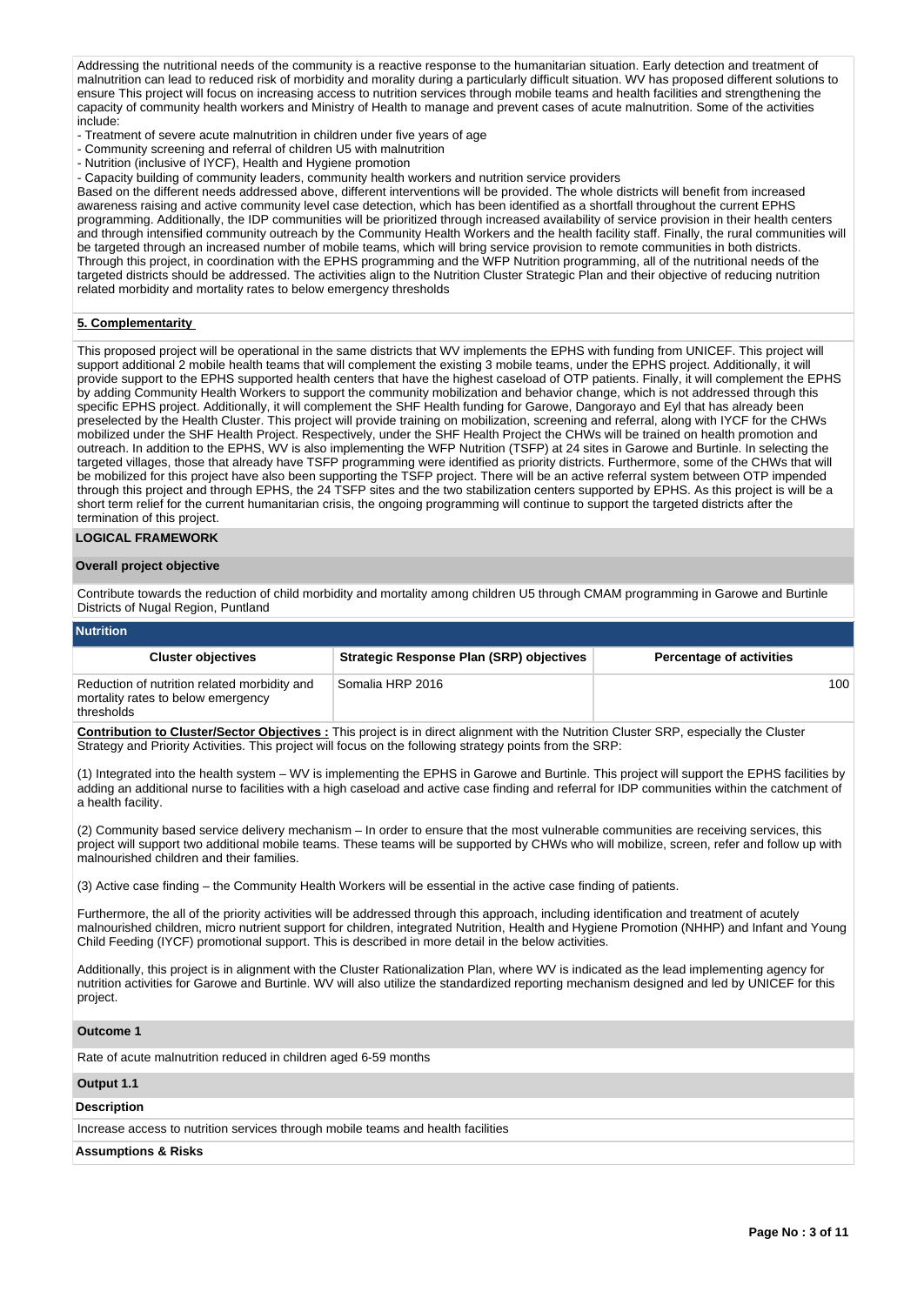Not all mothers have access to the health facilities, which will be served by the mobile team

Security situation will allow mobile teams to access targeted villages

OTP treatment protocol will be followed by mothers of children in treatment and health care providers

No stock outs of nutrition supplies during the duration of the project.

#### **Activities**

#### **Activity 1.1.1**

#### **Standard Activity : Treatment of severe acute malnutrition in children 0-59months**

1000 children U5 (500 girls, 500 boys) will be treated for sever acute malnutrition through support provided by this project. In addition to the EPHS, this project will support two mobile teams and 4 health facilities. There will be one mobile team in Garowe and one in Burtinle that will visit a total of 10 target villages weekly to provide OTP services, including screening, treatment and referral. The mobile teams will comprise of four nurses: one for screening and referral, one for treatment of common diseases associated with malnutrition and two for admission and treatment. The teams and the fixed facilities will be monitoring on the following SPHERE indicators: <75% cured, >15% defaulters, >5% deaths out of total exits.

Additionally, the four health centers (supported under the EPHS) that are receiving the highest number of SAM caseload will be supported with one additional nurse. The facilities receiving additional support will be: Gargaar and Gambol in Garowe District and Kalkaal and Shafie in Burtinle District. These nurses will support the already engaged EPHS nurse in the daily screening, treatment and referral to IMAM services, while admitting and providing treatment to children in OTP. All the nurses (mobile and health center) will be seconded from the Ministry of Health.

The treatment will be in alignment with the Ministry of Health/UNICEF OTP Guidelines for Somalia. The teams and the fixed facilities will be monitoring on the following SPHERE indicators: <75% cured, >15% defaulters, >5% deaths out of total exits. Children who have defaulted from the program will be followed up by the Community Nutrition Worker (CNW) who will be engaged and trained by this project.

The plumpy nut and other nutrition supplies will be provided by UNICEF and through WV Gift-in-Kind. Additionally, a small budget line has been established for the purchase of medical and nutritional supplies, to ensure that there is no supply shortage which could result stopped services. Additionally, CSB (Corn Soya Blend) will be procured and distributed to families of children with SAM. The family ration of CSB will ensure that children follow the treatment protocol by ensuring that plumpy nuts are not shared within the household. It will also help prevent malnutrition in other family members.

### **Activity 1.1.2**

#### **Standard Activity : Infant and young child feeding promotion**

Infant and Young Children Feeding promotion will be conducted at the household and OTP site levels. The CNWs will be trained on IYCF, which will allow them to provide messaging at households and within small groups within the community during their community mobilization and screening. Additionally at the OTP sites, promotion sessions will be conducted by the mobile teams and the health center nurse. The MoH seconded staff will be trained by WV at the start of the project. The messaging from several sources will be an essential validation mechanism for the information provided -- health care providers and community workers have different levels of influence. During the duration of the project, 240 IYCF promotional sessions will be conducted (1 session per day of work for each of the two mobile teams and four health facilities), all 1,000 targeted caregivers will benefit at least once from these sessions.

#### **Activity 1.1.3**

## **Standard Activity : Nutrition health and Hygiene promotion**

Much like the IYCF sessions, the Nutrition, Health and Hygiene Promotion sessions will be conducted in the communities by the CNWs and at OTP sites by the nurses. Both the CNWs and the nurses will be trained on IYCF and to effectively create behavior change within the community. During the duration of the project, 240 promotional sessions will be conducted (1 session per day of work for each of the two mobile teams and four health facilities), all 1000 targeted caregivers will benefit at least once from these sessions.

### **Activity 1.1.4**

### **Standard Activity : Supplementation Vitamin A**

1000 children U5 (500 girls, 500 boys) will be provided with basic health services, as part of the OTP protocol, including deworming and Vitamin A. These supplies will be provided through UNICEF, WV Gift in Kind and through the supplies purchased in this project

### **Indicators**

|                                                     |                                                         |                                                                              | <b>End cycle beneficiaries</b> | <b>End</b><br>cycle |                   |  |               |
|-----------------------------------------------------|---------------------------------------------------------|------------------------------------------------------------------------------|--------------------------------|---------------------|-------------------|--|---------------|
| Code                                                | <b>Cluster</b>                                          | <b>Indicator</b>                                                             | <b>Men</b>                     | <b>Women</b>        | <b>Boys</b> Girls |  | <b>Target</b> |
| Indicator 1.1.1                                     | <b>Nutrition</b>                                        | Number of children (6-59 months) admitted in<br>OTP treatment program        |                                |                     |                   |  | 1,000         |
| <b>OTP Summary Sheet</b><br>Monthly Project reports | <b>Means of Verification: OTP Register</b>              |                                                                              |                                |                     |                   |  |               |
| Indicator 1.1.2                                     | Nutrition                                               | Number of IYCF promotion sessions held                                       |                                |                     |                   |  | 240           |
| <b>Monthly Project Reports</b>                      | <b>Means of Verification: IYCF Register</b>             |                                                                              |                                |                     |                   |  |               |
| Indicator 1.1.3                                     | Nutrition                                               | Number of Nutrition, Health and Hygiene<br>Promotion Sessions conducted      |                                |                     |                   |  | 240           |
| <b>Monthly Project Reports</b>                      | <b>Means of Verification:</b> Health Education Register |                                                                              |                                |                     |                   |  |               |
| Indicator 1.1.4                                     | Nutrition                                               | Number of boy and girls (6-59 months) provided<br>with Vitamin A supplements |                                |                     |                   |  | 1,000         |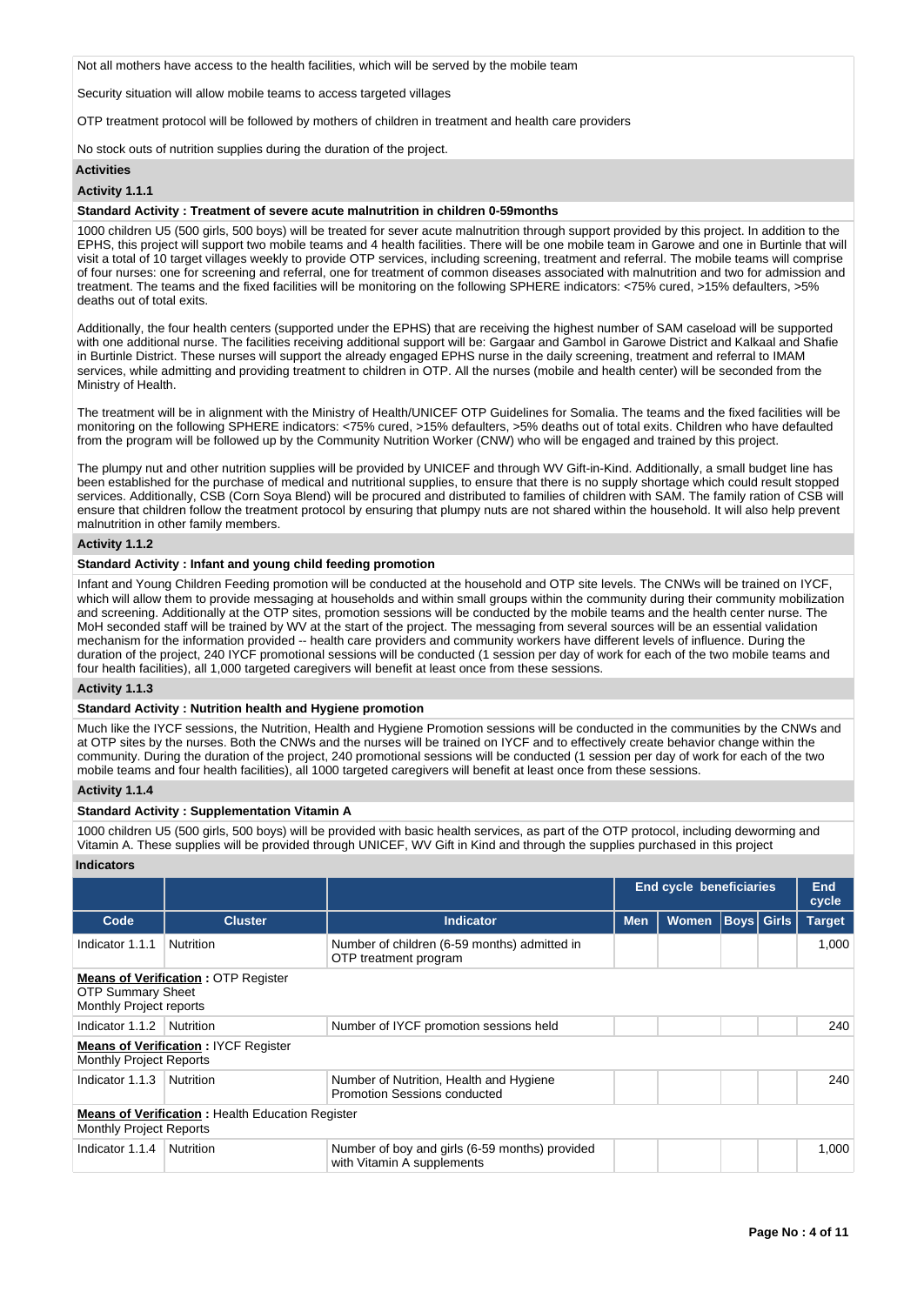Monthly Proje

# **Output 1.2**

#### **Description**

Strengthened capacity of health workers from communities and Ministry of Health to manage and prevent cases of acute malnutrition

### **Assumptions & Risks**

Security deteriorates and there is no escalation to allow continuous access for international staff

**Activities**

**Activity 1.2.1** 

### **Standard Activity : Capacity building**

IYCF training will be provided to 70 health care providers (including 12 nurses & 58 CHWs). 5 day training of 58 Community Health Workers (29 women, 29 men) on Infant and Young Child Feeding (IYCF) and Nutrition, Health and Hygiene Promotion (NHH). 48 CHWs will be directly supporting the OTP services provided by this project and the EPHS project, while the remaining 10 CHWs will supporting the locations targeted by the WV Health SHF project in Garowe. All of the 58 CHWs will be trained for 5 days. This training will provide CHWs with the necessary capacity to provide IYCF promotion to the mothers of malnourished and non-malnourished children.

Additionally, 12 nurses (8 women, 4 men) from the targeted fixed facilities and the mobile teams will be trained for 3 days on IYCF and NHH. This will support the nurses in providing quality education during the day-to-day engagement with patients and caregivers, along with the health education sessions that will be conducted at the OTP sites.

Both trainings will be done in alignment with the IYCF Guidelines

### **Activity 1.2.2**

### **Standard Activity : Capacity building**

IMAM Training will be provided to 70 health care providers (including 12 nurses & 58 CHWs). 58 CHWs (29 women, 29 men) will be trained for 4 days on mobilization, screening and referral for IMAM. This will allow CHWs to mobilize, screen and refer communities in Garowe and Burtinle to nutrition services provided by this project or through the EPHS static health centers and mobile teams.

12 nurses (8 women, 4 men) from the fixed facilities and the mobile teams will be trained for 4 day on IMAM to ensure proper treatment of SAM cases

Both trainings will be done in alignment with the OTP guidelines

### **Activity 1.2.3**

### **Standard Activity : Capacity building**

Through two-- half day meetings with 20 community leaders and key influencers (13 men, 7 women) in the 24 targeted communities, awareness will be raised around the programming that is being done within the communities and feedback will be provided about the program. The awareness raising component will be crucial at the start of the project to ensure that communities understand what services are being provided and what they should expect from WV as the implement. Furthermore, the secondary meeting will be essential for the M&R Plan, as feedback will be provided on the program being implemented.

#### **Indicators**

|                                        |                                                |                                                                                                                                                                                       | <b>End cycle beneficiaries</b> |              |                   |  | End<br>cycle  |
|----------------------------------------|------------------------------------------------|---------------------------------------------------------------------------------------------------------------------------------------------------------------------------------------|--------------------------------|--------------|-------------------|--|---------------|
| Code                                   | <b>Cluster</b>                                 | <b>Indicator</b>                                                                                                                                                                      | <b>Men</b>                     | <b>Women</b> | <b>Boys</b> Girls |  | <b>Target</b> |
| Indicator 1.2.1                        | Nutrition                                      | Number of male and female Staff/Community<br>Health Workers/outreach workers trained on the<br>management of acute malnutrition                                                       |                                |              |                   |  | 70            |
| Attendance Lists                       | <b>Means of Verification:</b> Training Report  |                                                                                                                                                                                       |                                |              |                   |  |               |
| Indicator 1.2.2                        | Nutrition                                      | Number of male and female Staff/Community<br>Health Workers/outreach workers trained on<br>Infant and Young Child Feeding (IYCF) and<br>Nutrition, Health and Hygiene (NHH) Promotion |                                |              |                   |  | 70            |
| Participants List                      | <b>Means of Verification:</b> Training Reports |                                                                                                                                                                                       |                                |              |                   |  |               |
| Indicator 1.2.3                        | Nutrition                                      | Number of community meetings conducted                                                                                                                                                |                                |              |                   |  | 48            |
| Participants Lists                     | <b>Means of Verification: Meeting minutes</b>  |                                                                                                                                                                                       |                                |              |                   |  |               |
| <b>Additional Targets:</b>             |                                                |                                                                                                                                                                                       |                                |              |                   |  |               |
| <b>M&amp;R</b>                         |                                                |                                                                                                                                                                                       |                                |              |                   |  |               |
| <b>Monitoring &amp; Reporting plan</b> |                                                |                                                                                                                                                                                       |                                |              |                   |  |               |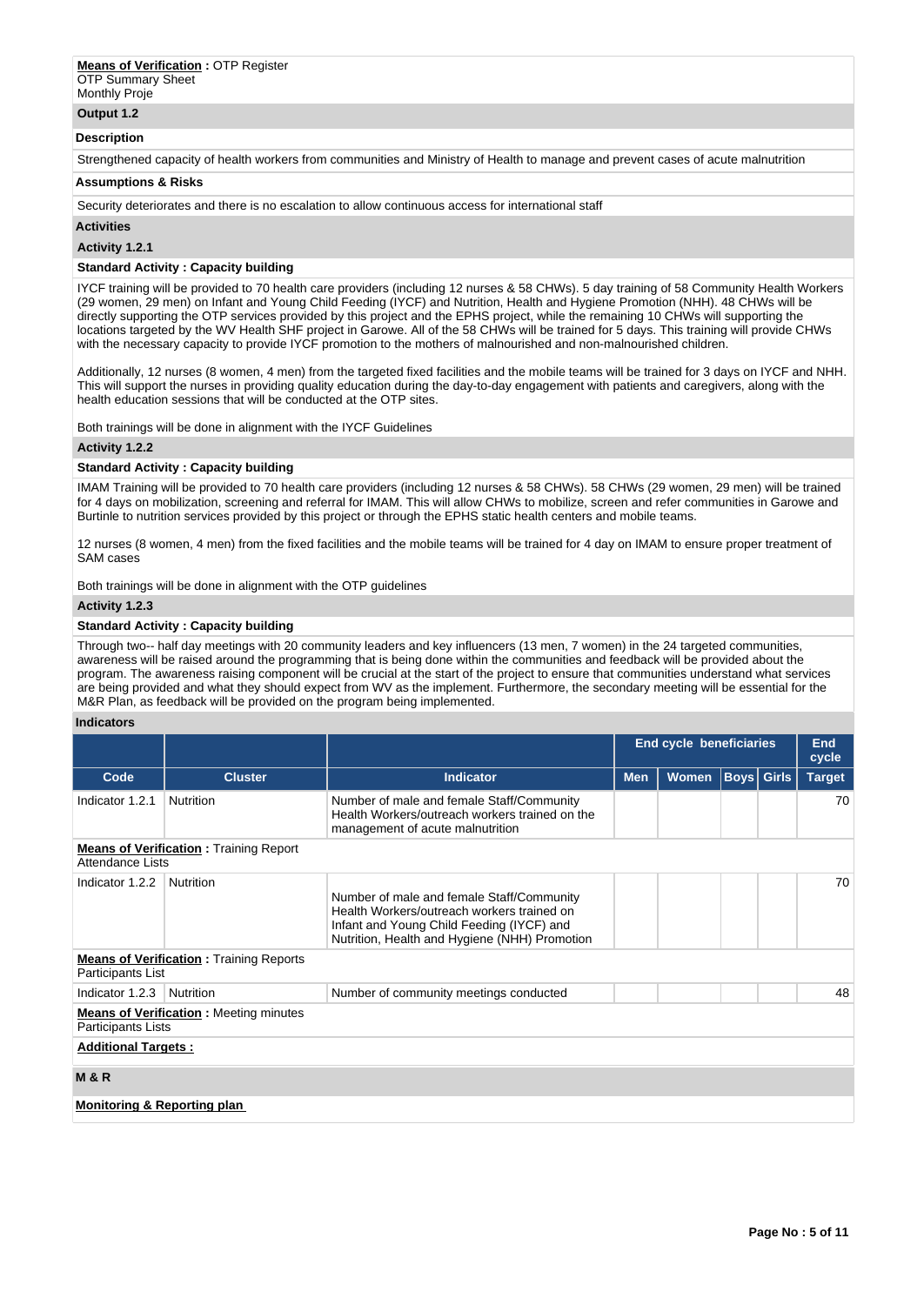This project will have a multi-faceted monitoring and reporting system, which will align with the country level reporting system, WV M&E systems, along with the needs of the project, including the donor requirements. Additionally, there will be space for beneficiary, community and government involvement in the monitoring system. The monitoring and supportive supervision will happen daily, monthly and quarterly by different actors and in different forums.

Field supervision will happen daily by the Project Assistant, who will directly support the CHWs and the mobile team, monthly by the Nutrition Project Officer, who will identify technical and programmatic issues and support the team in providing solutions, and quarterly by the Health and Nutrition Project Manager, who will follow up on the overall technical and programmatic quality of the implementation. The Program Officer will visit the project based on the needs identified in the monthly programmatic reports. The project log-frame as well as quarterly work plans and phased budgets linked with activities will be used as a primary tool for this monitoring. Furthermore, the Ministry of Health at the District, Regional and Central levels will monitor the project quarterly to ensure quality implementation of all programming, along with functionality of MoH seconded staff, and alignment with the OTP Guidelines. The results of all the monitoring visits will be discussed during quarterly review meetings with community leaders and the Ministry of Health to ensure all issues are identified and addresses effectively and efficiently All monitoring visits will be done, when possible, in alignment with the EPHS programming that is already ongoing.

Financial monitoring of the project will take place immediately by the Project Manager who approves advances and expenses in alignment with the project budget, by the Financial and Support Services Manager who validates receipts and back up documentation in order to facilitate payment, and finally by the Grant's Accountant who will ensure expenditures are in alignment with donor regulations and generate donor financial reports. World Vision has an internal auditors who ensures that the internal controls and policies are followed during the project implementation period and follows up on any matters that are identified.

The project will institute a participatory M&E system to track progress against stated outcomes of the project, document lessons learnt and best practices to be fed back into the implementation and planning cycle. All key stakeholders including government representatives, community members and beneficiaries will be involved in monitoring. The qualitative feedback from different stakeholders and the communities, along with project data will result in narrative reports. Project progress will be reported on monthly and quarterly basis to ensure the achievement, and measurement of out-comes against the set objectives. Monthly nutrition data will be submitted to UNICEF in alignment with the nationwide data collection strategy. Narrative and financial reports will be prepared and shared for timely dissemination to the donor. The reports will outline activities undertaken and accomplished during the reporting period, financial expenses, achievements to date and constraints faced.

| Workplan                                                                                                                                                                                                                                                                                                                                                                                                                                                                                                                                                                                                                                                                                                                                                                                                                                                                                                                                                                                                                                                                                                                                                                                                                                                                                                                                                                                                             |      |   |                |   |   |   |     |             |   |   |     |    |
|----------------------------------------------------------------------------------------------------------------------------------------------------------------------------------------------------------------------------------------------------------------------------------------------------------------------------------------------------------------------------------------------------------------------------------------------------------------------------------------------------------------------------------------------------------------------------------------------------------------------------------------------------------------------------------------------------------------------------------------------------------------------------------------------------------------------------------------------------------------------------------------------------------------------------------------------------------------------------------------------------------------------------------------------------------------------------------------------------------------------------------------------------------------------------------------------------------------------------------------------------------------------------------------------------------------------------------------------------------------------------------------------------------------------|------|---|----------------|---|---|---|-----|-------------|---|---|-----|----|
| Activitydescription                                                                                                                                                                                                                                                                                                                                                                                                                                                                                                                                                                                                                                                                                                                                                                                                                                                                                                                                                                                                                                                                                                                                                                                                                                                                                                                                                                                                  | Year | 1 | $\overline{2}$ | 3 | 4 | 5 | 6   |             | 8 | 9 | 10  | 12 |
| Activity 1.1.1: 1000 children U5 (500 girls, 500 boys) will be treated for sever acute<br>malnutrition through support provided by this project. In addition to the EPHS, this<br>project will support two mobile teams and 4 health facilities. There will be one<br>mobile team in Garowe and one in Burtinle that will visit a total of 10 target villages<br>weekly to provide OTP services, including screening, treatment and referral. The<br>mobile teams will comprise of four nurses: one for screening and referral, one for<br>treatment of common diseases associated with malnutrition and two for admission<br>and treatment. The teams and the fixed facilities will be monitoring on the following<br>SPHERE indicators: <75% cured, >15% defaulters, >5% deaths out of total exits.<br>Additionally, the four health centers (supported under the EPHS) that are receiving<br>the highest number of SAM caseload will be supported with one additional nurse.<br>The facilities receiving additional support will be: Gargaar and Gambol in Garowe<br>District and Kalkaal and Shafie in Burtinle District. These nurses will support the<br>already engaged EPHS nurse in the daily screening, treatment and referral to<br>IMAM services, while admitting and providing treatment to children in OTP. All the<br>nurses (mobile and health center) will be seconded from the Ministry of Health. | 2016 |   |                |   |   | X | ΙX. | $X$ $X$ $X$ |   |   | ΙX. |    |
| The treatment will be in alignment with the Ministry of Health/UNICEF OTP<br>Guidelines for Somalia. The teams and the fixed facilities will be monitoring on the<br>following SPHERE indicators: <75% cured, >15% defaulters, >5% deaths out of<br>total exits. Children who have defaulted from the program will be followed up by the<br>Community Nutrition Worker (CNW) who will be engaged and trained by this<br>project.                                                                                                                                                                                                                                                                                                                                                                                                                                                                                                                                                                                                                                                                                                                                                                                                                                                                                                                                                                                     |      |   |                |   |   |   |     |             |   |   |     |    |
| The plumpy nut and other nutrition supplies will be provided by UNICEF and<br>through WV Gift-in-Kind. Additionally, a small budget line has been established for<br>the purchase of medical and nutritional supplies, to ensure that there is no supply<br>shortage which could result stopped services. Additionally, CSB (Corn Soya Blend)<br>will be procured and distributed to families of children with SAM. The family ration<br>of CSB will ensure that children follow the treatment protocol by ensuring that<br>plumpy nuts are not shared within the household. It will also help prevent<br>malnutrition in other family members.                                                                                                                                                                                                                                                                                                                                                                                                                                                                                                                                                                                                                                                                                                                                                                      |      |   |                |   |   |   |     |             |   |   |     |    |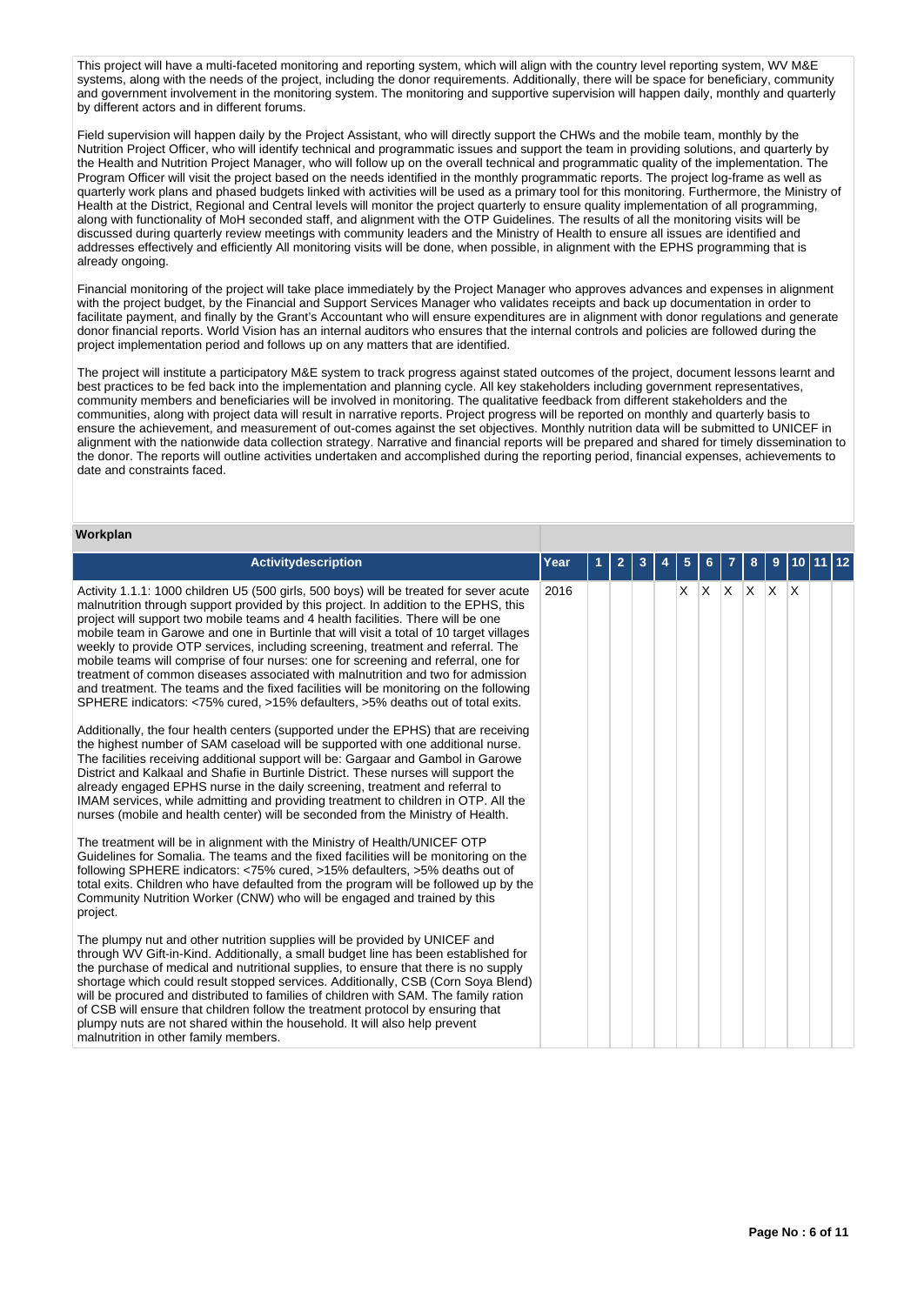| Activity 1.1.2: Infant and Young Children Feeding promotion will be conducted at<br>the household and OTP site levels. The CNWs will be trained on IYCF, which will<br>allow them to provide messaging at households and within small groups within the<br>community during their community mobilization and screening. Additionally at the<br>OTP sites, promotion sessions will be conducted by the mobile teams and the<br>health center nurse. The MoH seconded staff will be trained by WV at the start of<br>the project. The messaging from several sources will be an essential validation<br>mechanism for the information provided -- health care providers and community<br>workers have different levels of influence. During the duration of the project, 240<br>IYCF promotional sessions will be conducted (1 session per day of work for each<br>of the two mobile teams and four health facilities), all 1,000 targeted caregivers will<br>benefit at least once from these sessions.                                                                                                                                                           | 2016 |  |    |    | $X$ $X$ $X$ $X$ $X$ |    |     |     |  |
|------------------------------------------------------------------------------------------------------------------------------------------------------------------------------------------------------------------------------------------------------------------------------------------------------------------------------------------------------------------------------------------------------------------------------------------------------------------------------------------------------------------------------------------------------------------------------------------------------------------------------------------------------------------------------------------------------------------------------------------------------------------------------------------------------------------------------------------------------------------------------------------------------------------------------------------------------------------------------------------------------------------------------------------------------------------------------------------------------------------------------------------------------------------|------|--|----|----|---------------------|----|-----|-----|--|
| Activity 1.1.3: Much like the IYCF sessions, the Nutrition, Health and Hygiene<br>Promotion sessions will be conducted in the communities by the CNWs and at<br>OTP sites by the nurses. Both the CNWs and the nurses will be trained on IYCF<br>and to effectively create behavior change within the community. During the<br>duration of the project, 240 promotional sessions will be conducted (1 session per<br>day of work for each of the two mobile teams and four health facilities), all 1000<br>targeted caregivers will benefit at least once from these sessions.                                                                                                                                                                                                                                                                                                                                                                                                                                                                                                                                                                                   | 2016 |  | X  |    | X X X               |    | X X |     |  |
| Activity 1.1.4: 1000 children U5 (500 girls, 500 boys) will be provided with basic<br>health services, as part of the OTP protocol, including deworming and Vitamin A.<br>These supplies will be provided through UNICEF, WV Gift in Kind and through the<br>supplies purchased in this project                                                                                                                                                                                                                                                                                                                                                                                                                                                                                                                                                                                                                                                                                                                                                                                                                                                                  | 2016 |  | X. | X. | X.                  | X. | X.  | ΙX. |  |
| Activity 1.2.1: IYCF training will be provided to 70 health care providers (including<br>12 nurses & 58 CHWs). 5 day training of 58 Community Health Workers (29<br>women, 29 men) on Infant and Young Child Feeding (IYCF) and Nutrition, Health<br>and Hygiene Promotion (NHH). 48 CHWs will be directly supporting the OTP<br>services provided by this project and the EPHS project, while the remaining 10<br>CHWs will supporting the locations targeted by the WV Health SHF project in<br>Garowe. All of the 58 CHWs will be trained for 5 days. This training will provide<br>CHWs with the necessary capacity to provide IYCF promotion to the mothers of<br>malnourished and non-malnourished children.<br>Additionally, 12 nurses (8 women, 4 men) from the targeted fixed facilities and the<br>mobile teams will be trained for 3 days on IYCF and NHH. This will support the<br>nurses in providing quality education during the day-to-day engagement with<br>patients and caregivers, along with the health education sessions that will be<br>conducted at the OTP sites.<br>Both trainings will be done in alignment with the IYCF Guidelines | 2016 |  |    | X  |                     |    |     |     |  |
| Activity 1.2.2: IMAM Training will be provided to 70 health care providers (including<br>12 nurses & 58 CHWs). 58 CHWs (29 women, 29 men) will be trained for 4 days<br>on mobilization, screening and referral for IMAM. This will allow CHWs to mobilize,<br>screen and refer communities in Garowe and Burtinle to nutrition services provided<br>by this project or through the EPHS static health centers and mobile teams.<br>12 nurses (8 women, 4 men) from the fixed facilities and the mobile teams will be<br>trained for 4 day on IMAM to ensure proper treatment of SAM cases<br>Both trainings will be done in alignment with the OTP guidelines                                                                                                                                                                                                                                                                                                                                                                                                                                                                                                   | 2016 |  |    | Х  |                     |    |     |     |  |
| Activity 1.2.3: Through two-- half day meetings with 20 community leaders and key<br>influencers (13 men, 7 women) in the 24 targeted communities, awareness will be<br>raised around the programming that is being done within the communities and<br>feedback will be provided about the program. The awareness raising component<br>will be crucial at the start of the project to ensure that communities understand<br>what services are being provided and what they should expect from WV as the<br>implement. Furthermore, the secondary meeting will be essential for the M&R Plan,<br>as feedback will be provided on the program being implemented.<br><b>OTHER INFO</b>                                                                                                                                                                                                                                                                                                                                                                                                                                                                              | 2016 |  | X  |    |                     | X  |     |     |  |
|                                                                                                                                                                                                                                                                                                                                                                                                                                                                                                                                                                                                                                                                                                                                                                                                                                                                                                                                                                                                                                                                                                                                                                  |      |  |    |    |                     |    |     |     |  |

# **Accountability to Affected Populations**

Complaints and feedback mechanisms will be used such as: suggestion boxes at selected OTP sites, community meetings and complaint log books. Through these mechanisms, collection and processing community feedback will greatly improve accountability to communities. This will strengthened WV Somalia relationships with communities. The different methods of receiving feedback and complaints from communities will influenced beneficiaries to scrutinize our work and they then receive improved service delivery. Also through the feedback mechanisms, communities will be empowered.

**Implementation Plan**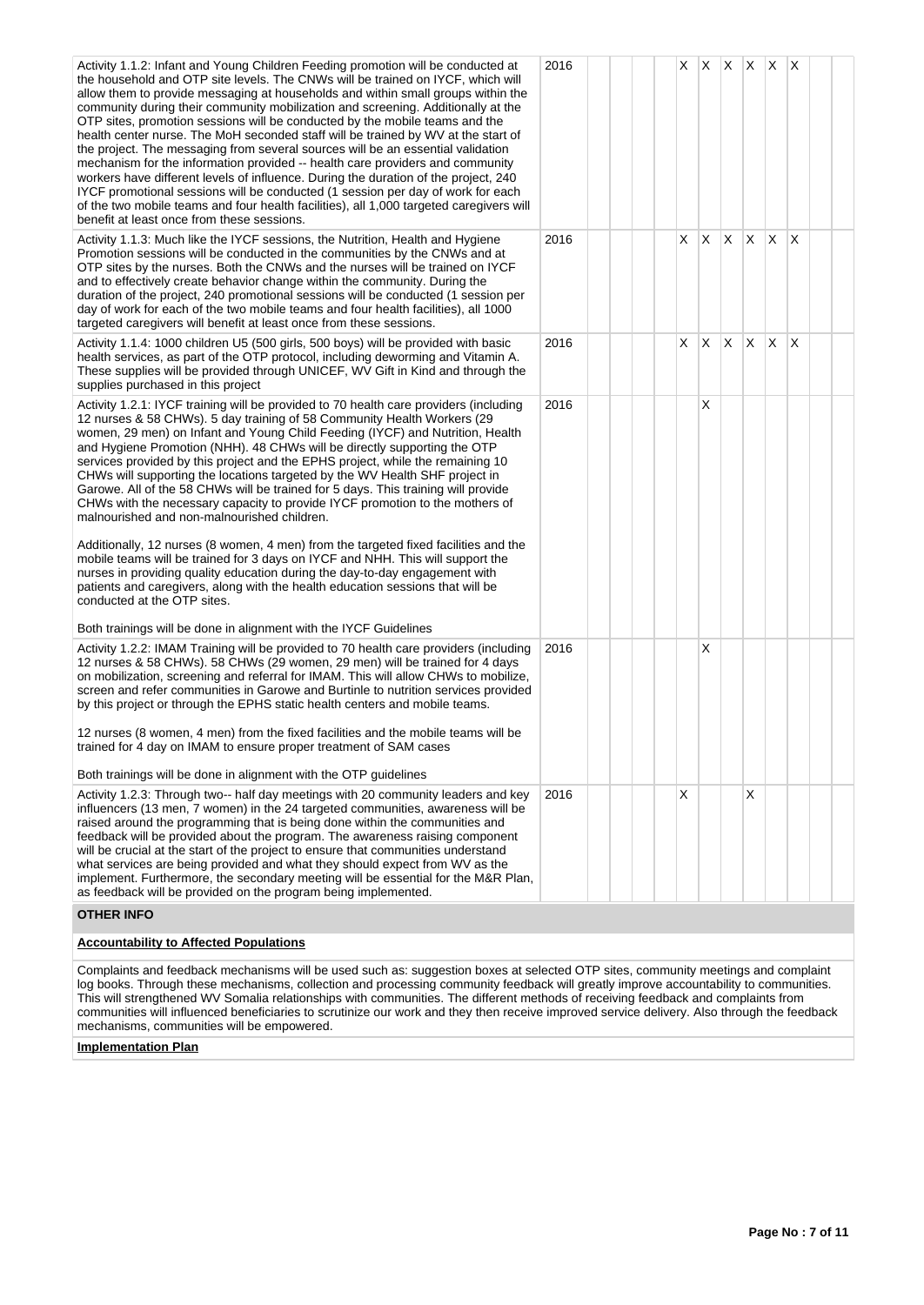The project will be implemented in its entirety by World Vision, but will work in close collaboration with the Ministry of Health. All of the nurses for the mobile teams and fixed facilities will be seconded from the Ministry of Health, as per the Memorandum of Understanding between the two entities. Ministry of Health will be provided funding to pay the incentives of the seconded staff, after which all necessary documentation will be provided to WV, who will ensure the appropriate utilization of funding. Additionally, WV will coordinate with UNICEF, who will provide all the necessary nutritional supplies, through the provision of monthly OTP data from the OTP sites and UNICEF verification of the technical soundness of the project. As Save the Children is also implementing CMAM programming in Garowe Town, WV will work closely with them in order to ensure complementarity and resolve any issues as quickly as possible.

World Vision has detailed structures in place to ensure quality programmatic and financial implementation of the project. The programmatic implementation is led by the Project Manager, who is directly supported by the Nutrition Project Officer and Project Assistant. The Project Manager has the overall responsibility of the quality (technical, on-time and on-target) implementation of WV's Health and Nutrition Program in Garowe. The Nutrition Project Officer leads the implementation of all nutrition projects within the region, ensuring the technical and programmatic accuracy of the project. S(he) takes responsibility of implementing high level activities, such as trainings, coordination and review meetings, while consolidating data and drafting all project reports. The Project Assistant is supervised by the Project Officer and implements village level activities, with a focus on the CHWs and the mobile teams. Additional support is also provided the Program Officer, along with the Technical Advisor and the M&E Officer, all based in Nairobi. The Nairobi support teams reviews all project reports and monthly data reports and when necessary travels to the project site for additional supervision. All challenges are escalated from the Project Assistant to the Project Officer to the Project Manager or from the Nairobi support team to the Project Manager. When necessary, challenges are reported the Program Officer, who shares with the donor. The Project Manager, with the support of the Technical Assistant and Program Officer, finds solutions to all relevant issues and ensures issues are addressed by the project team accordingly.

The financial management of the project is led by the Finance and Support Services Manager, with the support of the Project Manager and Grant's Accountant. The Project Manager approves advances and expenses in alignment with the project budget. Then the Finance and Support Services Manager facilitates payment, through the valuation of receipts and back-up documentation. Finally all expenditures are verified by the Grant's Accountant to ensure validity within the donor regulations. When internal controls and policies are not followed, the auditor will conduct a thorough investigation. The detailed structures and support mechanisms will lead to the quality and timely implementation of this project.

### **Coordination with other Organizations in project area**

| Areas/activities of collaboration and rationale                                                                                                                                                                                                                                                                                                                                                                          |
|--------------------------------------------------------------------------------------------------------------------------------------------------------------------------------------------------------------------------------------------------------------------------------------------------------------------------------------------------------------------------------------------------------------------------|
| The implementation and provision of nutrition services is an<br>important component of MoH's mandate. All of the nurses for the<br>mobile teams and the fixed facilities will hired by the Ministry of<br>Health (with significant support from WV) and seconded to World<br>Vision for the purpose of this project. Additionally, MoH will play an<br>important role in technical supervision and community engagement. |
| UNICEF will provide plumpy nuts and other nutritional supplies for<br>the implementation of this project. All OTP data will also be<br>submitted to UNICEF, in alignment with their mandate.                                                                                                                                                                                                                             |
| WV will coordinate closely with Save the Children in the selection of<br>OTP sites in Garowe to ensure that there is no duplication of<br>services.                                                                                                                                                                                                                                                                      |
|                                                                                                                                                                                                                                                                                                                                                                                                                          |

### **Environment Marker Of The Project**

A: Neutral Impact on environment with No mitigation

#### **Gender Marker Of The Project**

2a- The project is designed to contribute significantly to gender equality

# **Justify Chosen Gender Marker Code**

This project is designed to target both women and men, boys and girls therefore significantly contributing to gender equality. Children and women being the main beneficiaries and men being part of the care givers and decision makers at household level. All genders will be treated equally deserving to the various roles they play in the community.

#### **Protection Mainstreaming**

Considerations of safety and dignity have been taken seriously. An advantage of employing mobile teams is that it reduces the distance that the beneficiaries have to walk to access services. This ensures that they are safe and are served in dignity. Both host community and IDPs will be targeted in this project therefore reducing the conflict over service provision that may come about by targeting one group only.

## **Country Specific Information**

### **Safety and Security**

WV Security Advisor shares weekly security and safety briefs to all staff. Additionally, staff go through mandatory in house security training at scheduled intervals. During field trips, staff are accompanied by armed security personnel. Both Garowe and Burtnile districts have been cleared as 'safe' operational areas.

#### **Access**

World Vision is currently operational in both Garowe and Burtinle so access to project sites is assured.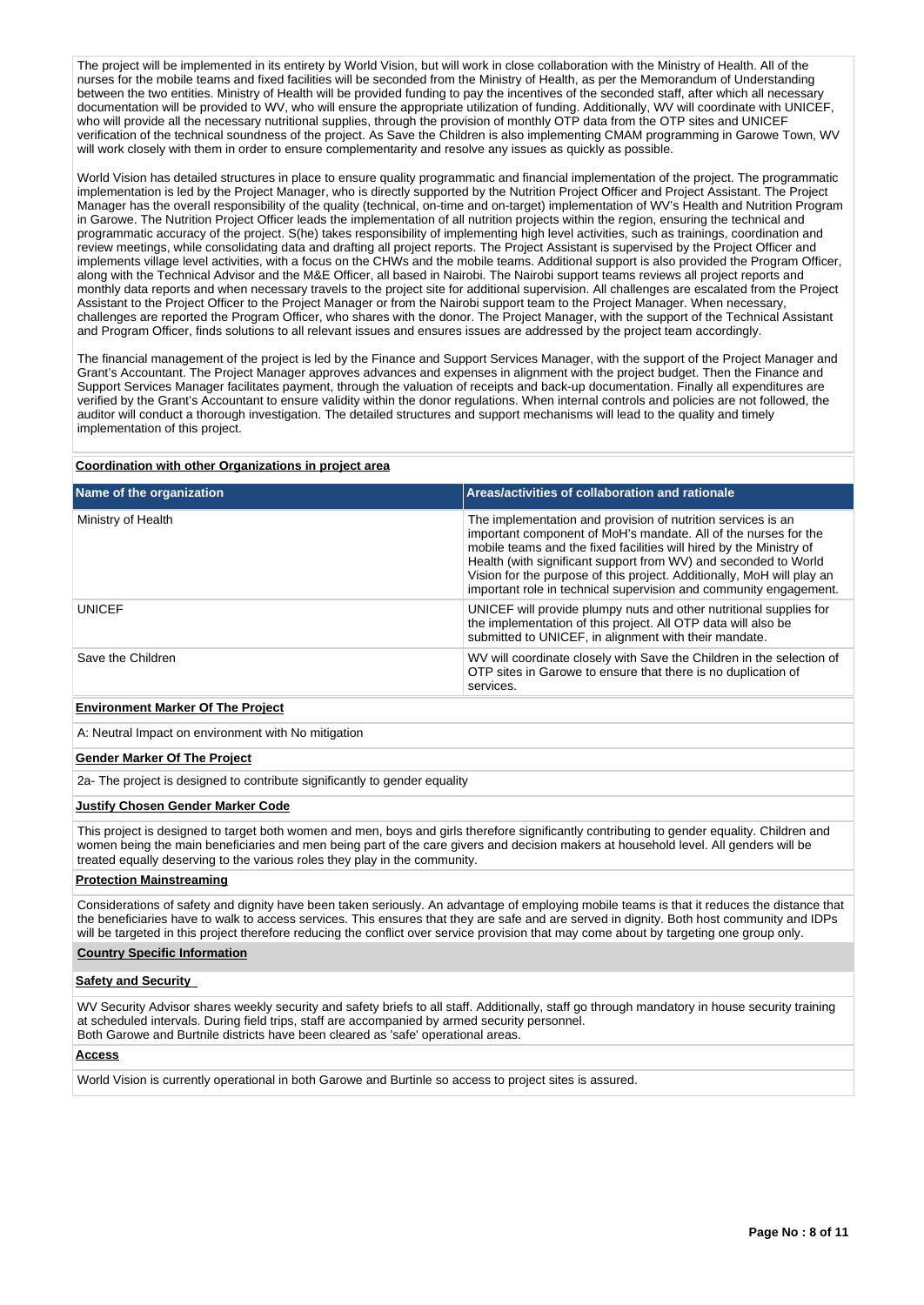# **BUDGET**

| Code | <b>Budget Line Description</b>                                                                                                                                                                                                                                               |   | D / S Quantity Unit | cost                   | <b>Duration</b><br><b>Recurran</b><br>ce | $\%$<br>charged<br>to CHF | <b>Total Cost</b> |
|------|------------------------------------------------------------------------------------------------------------------------------------------------------------------------------------------------------------------------------------------------------------------------------|---|---------------------|------------------------|------------------------------------------|---------------------------|-------------------|
|      | <b>Staff and Other Personnel Costs</b>                                                                                                                                                                                                                                       |   |                     |                        |                                          |                           |                   |
| 1.1  | Project Manager                                                                                                                                                                                                                                                              | D |                     | 1   8,800<br>.00       | 6                                        | 1500.00<br>%              | 7,920.00          |
|      | Overall managing the project and tracking the implementation activities on the ground                                                                                                                                                                                        |   |                     |                        |                                          |                           |                   |
| 1.2  | Programme Officer                                                                                                                                                                                                                                                            | D |                     | 1   8,500<br>.00       | 6                                        | 1500.00<br>$\frac{9}{6}$  | 7,650.00          |
|      | This Nairobi based position, supports and monitors the project from a donor perspective to ensure donor requirements are<br>fulfilled, including extensive field travel. Attends Health & Nutrition coordination mechanisms in Nairobi (including the Health<br>Cluster)     |   |                     |                        |                                          |                           |                   |
| 1.3  | <b>Nutrition Project Officer</b>                                                                                                                                                                                                                                             | D |                     | $1 \mid 1,050$<br>.00  |                                          | 6 10000.00<br>%           | 6,300.00          |
|      | Coordinates all nutrition activities, collects and consolidates data and develops draft reports, implements central level and<br>technical activities, such as trainings and review meetings                                                                                 |   |                     |                        |                                          |                           |                   |
| 1.4  | Project Assistant III (community mobilizer)                                                                                                                                                                                                                                  | D |                     | 1 958.0<br>$\Omega$    |                                          | 6 10000.00<br>$\%$        | 5,748.00          |
|      | Day to day coordination and supervision of activities at field level, especially of the mobile teams and the CHWs                                                                                                                                                            |   |                     |                        |                                          |                           |                   |
| 1.5  | Finance and Support Services Manager                                                                                                                                                                                                                                         | S |                     | 1   8,800<br>.00       | 6                                        | 1000.00<br>%              | 5,280.00          |
|      | Responsible for day-to day financial reporting of expenditures of the project, while supporting the field team in making of<br>payments. This position is based in Hargeisa                                                                                                  |   |                     |                        |                                          |                           |                   |
| 1.6  | <b>Grants Accountant</b>                                                                                                                                                                                                                                                     | S |                     | $1 \mid 3,500$<br>.00  | 6                                        | 1000.00<br>%              | 2,100.00          |
|      | Ensure that the donor's financial regulations are adhered to, while addressing any audit or financial reporting requirements<br>established by the donor.                                                                                                                    |   |                     |                        |                                          |                           |                   |
| 1.7  | Supply Chain Manager                                                                                                                                                                                                                                                         | S |                     | $1 \mid 4,536$<br>.00  | 6                                        | 1000.00<br>℅              | 2,721.60          |
|      | Ensure that high quality supplies are procured at the best value for money and transported in a timely to the targeted project                                                                                                                                               |   |                     |                        |                                          |                           |                   |
| 1.8  | <b>Operations Manager</b>                                                                                                                                                                                                                                                    | S |                     | 1   10,00<br>0.00      |                                          | 6 500.00%                 | 3,000.00          |
|      | Oversees the whole Northern Somalia Program, ensuring integration and collaboration between other nutrition projects in<br>different zones and other sector projects in the same districts. Responsible for the safety and security of all staff.                            |   |                     |                        |                                          |                           |                   |
|      | <b>Section Total</b>                                                                                                                                                                                                                                                         |   |                     |                        |                                          |                           | 40,719.60         |
|      | Supplies, Commodities, Materials                                                                                                                                                                                                                                             |   |                     |                        |                                          |                           |                   |
| 2.1  | Procurement of Corn Soya Blend for Family Rations                                                                                                                                                                                                                            | D |                     | 1400 20.00             |                                          | 1 10000.00<br>℅           | 28,000.00         |
|      | 1400 bag (10kg/bag)x \$20 per bag                                                                                                                                                                                                                                            |   |                     |                        |                                          |                           |                   |
| 2.2  | <b>Medical &amp; Nutrition supplies</b>                                                                                                                                                                                                                                      | D |                     | 1 6,000<br>.00         |                                          | 1 10000.00<br>℅           | 6,000.00          |
|      | Please see attached BOQ for details. These supplies will be dependent on shortfalls in supplies from UNICEF, but the BOQ gives<br>some idea of what could be procured. This will ensure that services continue when there are UNICEF stock outs.                             |   |                     |                        |                                          |                           |                   |
| 2.3  | Vehicle Hire for Mobile Teams                                                                                                                                                                                                                                                | D |                     | 2 2,000<br>.00         |                                          | 6 10000.00<br>℅           | 24,000.00         |
|      | Two mobile teams will be employed by this project. This is inclusive of fuel, as per the attached BOQ                                                                                                                                                                        |   |                     |                        |                                          |                           |                   |
| 2.4  | Vehicle Hire for Monitoring & Supervision                                                                                                                                                                                                                                    | D |                     | 12 75.00               |                                          | 6 10000.00<br>℅           | 5,400.00          |
|      | This will allow project staff, including the Project Manager, Project Officer and Project Assistant, to visit and supervise the project.<br>12 days per month x 6 months x \$75/day (inclusive of fuel). Additional support will be provided through complementary projects. |   |                     |                        |                                          |                           |                   |
| 2.5  | Monitoring Visit -- Ministry of Health                                                                                                                                                                                                                                       | D |                     | $1 \mid 2,800$<br>.00  |                                          | 1 10000.00<br>%           | 2,800.00          |
|      | The Ministry of Health, including the district, regional and central level staff, will visit this project quarterly. Please see the<br>attached BOQ                                                                                                                          |   |                     |                        |                                          |                           |                   |
| 2.6  | Training on IYCF for Community Health Workers                                                                                                                                                                                                                                | D |                     | $1 \mid 14,39$<br>4.00 |                                          | 1 10000.00<br>℅           | 14,394.00         |
|      | 5 day training x 58 CHWs -- see attached BOQ                                                                                                                                                                                                                                 |   |                     |                        |                                          |                           |                   |
| 2.7  | IYCF training for Mobile Teams and Health Center Nurses                                                                                                                                                                                                                      | D |                     | $1 \mid 2,272$<br>.00  |                                          | 1 10000.00<br>℅           | 2,272.00          |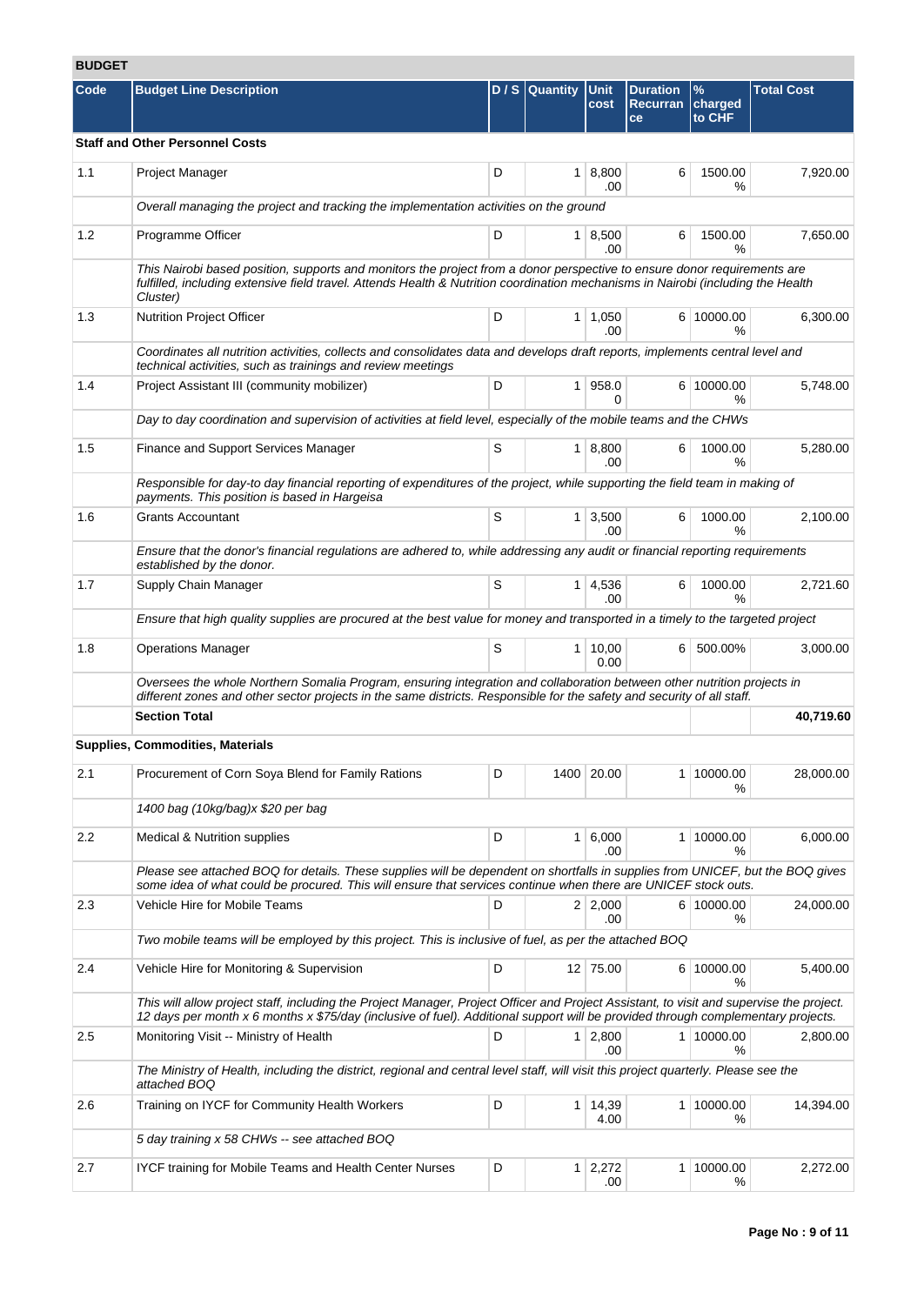|               | 3 day training x 12 nurses -- see attached BOQ                                                                                                                                                                                                                                        |   |                |                        |   |                    |            |
|---------------|---------------------------------------------------------------------------------------------------------------------------------------------------------------------------------------------------------------------------------------------------------------------------------------|---|----------------|------------------------|---|--------------------|------------|
| 2.8           | CHW Training on Screening, Mobilization and Referral for<br>IMAM                                                                                                                                                                                                                      | D |                | $1 \mid 13,22$<br>4.00 |   | 1 10000.00<br>%    | 13,224.00  |
|               | 4 day training x 58 CHWs -- see attached BOQ                                                                                                                                                                                                                                          |   |                |                        |   |                    |            |
| 2.9           | 2.10 Community Awareness Meetings                                                                                                                                                                                                                                                     | D | 1 <sup>1</sup> | 6,240<br>.00           |   | 1 10000.00<br>%    | 6,240.00   |
|               | 20 participants x 24 villages x 2 meetings -- see attached BOQ                                                                                                                                                                                                                        |   |                |                        |   |                    |            |
| 2.10          | 2.11 Transport of Medical and Nutrition & CSB Supplies from<br>Nairobi to Puntland                                                                                                                                                                                                    | D | 1              | 20,00<br>0.00          |   | 1 10000.00<br>℅    | 20.000.00  |
|               | This will cover the transportation cost of the procured supplies                                                                                                                                                                                                                      |   |                |                        |   |                    |            |
| 2.11          | 2.12 IMAM training for Mobile Teams and Health Center<br><b>Nurses</b>                                                                                                                                                                                                                | D | $\mathbf{1}$   | 2,876<br>.00           |   | 1 10000.00<br>℅    | 2,876.00   |
|               | 4 day training x 12 nurses -- see attached BOQ                                                                                                                                                                                                                                        |   |                |                        |   |                    |            |
| 2.12          | (2.9) Meeting with Mayors, Ministry of Health and other<br>government officials                                                                                                                                                                                                       | D |                | 1   4,607<br>.00       |   | 1 10000.00<br>℅    | 4,607.00   |
|               | 30 participants for 2 days                                                                                                                                                                                                                                                            |   |                |                        |   |                    |            |
| 2.13          | Incentive for MoH seconded Nurses for Health Centers                                                                                                                                                                                                                                  | D | 4              | 400.0<br>$\Omega$      |   | 6 10000.00<br>$\%$ | 9,600.00   |
|               | Four supplementary Nurses for health centers with high caseload. Each nurse will be paid an incentive of \$400/month.                                                                                                                                                                 |   |                |                        |   |                    |            |
| 2.14          | Incentive for MoH seconded Nurses for Mobile Team                                                                                                                                                                                                                                     | D |                | 8 452.0<br>$\Omega$    |   | 6 10000.00<br>$\%$ | 21,696.00  |
|               | 4 Nurses per Team x 2 Teams (one Garowe, one Burtinle). This includes a per diem for the continuous travel required by mobile<br>team staff. Each nurse will be an incentive of \$400/month plus a per diem of \$52/month due to the field travel associated with the<br>mobile team. |   |                |                        |   |                    |            |
| 2.15          | <b>Incentives for Community Nutrition Workers</b>                                                                                                                                                                                                                                     | D | 48             | 50.00                  |   | 6 10000.00<br>%    | 14,400.00  |
|               | Community mobilization, screening, referral and follow up for SAM cases                                                                                                                                                                                                               |   |                |                        |   |                    |            |
|               | <b>Section Total</b>                                                                                                                                                                                                                                                                  |   |                |                        |   |                    | 175,509.00 |
| <b>Travel</b> |                                                                                                                                                                                                                                                                                       |   |                |                        |   |                    |            |
|               |                                                                                                                                                                                                                                                                                       |   |                |                        |   |                    |            |
| 5.1           | Monitoring & Supervision for Nairobi based Staff                                                                                                                                                                                                                                      | D |                | $2 \mid 1,200$<br>.00  |   | 1 10000.00<br>℅    | 2,400.00   |
|               | Travel costs associated with monitoring visits. See attached BOQ                                                                                                                                                                                                                      |   |                |                        |   |                    |            |
| 5.2           | Per diem for WV project staff for Monitoring and Supervision                                                                                                                                                                                                                          | D | 3 <sup>1</sup> | 30.00                  |   | 42 10000.00        | 3,780.00   |
|               | Staff will be based in Garowe and will travel frequently to field locations for monitoring and supervision. The Project Assistant,<br>Project Officer and Project Manager supported by this project will monitor on average 7 days each month x6 months=42 days for                   |   |                |                        |   | %                  |            |
|               | the duration of the project and will receive \$30 per day.<br><b>Section Total</b>                                                                                                                                                                                                    |   |                |                        |   |                    | 6,180.00   |
|               |                                                                                                                                                                                                                                                                                       |   |                |                        |   |                    |            |
|               | <b>General Operating and Other Direct Costs</b>                                                                                                                                                                                                                                       |   |                |                        |   |                    |            |
| 7.1           | <b>Bank Charges</b>                                                                                                                                                                                                                                                                   | D | 1 <sup>1</sup> | 3,027<br>.77           |   | 1 10000.00<br>℅    | 3,027.77   |
|               | Bank charges costs for making papyments through money vendor in Somalia. The rate is around 1.3 per cent                                                                                                                                                                              |   |                |                        |   |                    |            |
| 7.2           | Airtime for Project Staff                                                                                                                                                                                                                                                             | D |                | 2 100.0<br>$\Omega$    |   | 6 10000.00<br>$\%$ | 1,200.00   |
|               | This will cover the airtime benefit for WV staff in the field and constant communication when monitoring the project-- Project<br><b>Assistant and Project Officer</b>                                                                                                                |   |                |                        |   |                    |            |
| 7.3           | Contribution to Office Rent                                                                                                                                                                                                                                                           | D | 1 <sup>1</sup> | 3,650<br>.00           | 6 | 1200.00<br>℅       | 2,628.00   |
|               | Contribution to Office rent for the two field offices where the project will be implemented, Garowe and Burtinle                                                                                                                                                                      |   |                |                        |   |                    |            |
| 7.4           | <b>Contribution to Utilities</b>                                                                                                                                                                                                                                                      | D | 1 <sup>1</sup> | 3,200<br>.00           | 6 | 1200.00<br>℅       | 2,304.00   |
|               | Utilities (Electricity, Water and Generator) for the field offices in the two areas of project implementation.                                                                                                                                                                        |   |                |                        |   |                    |            |